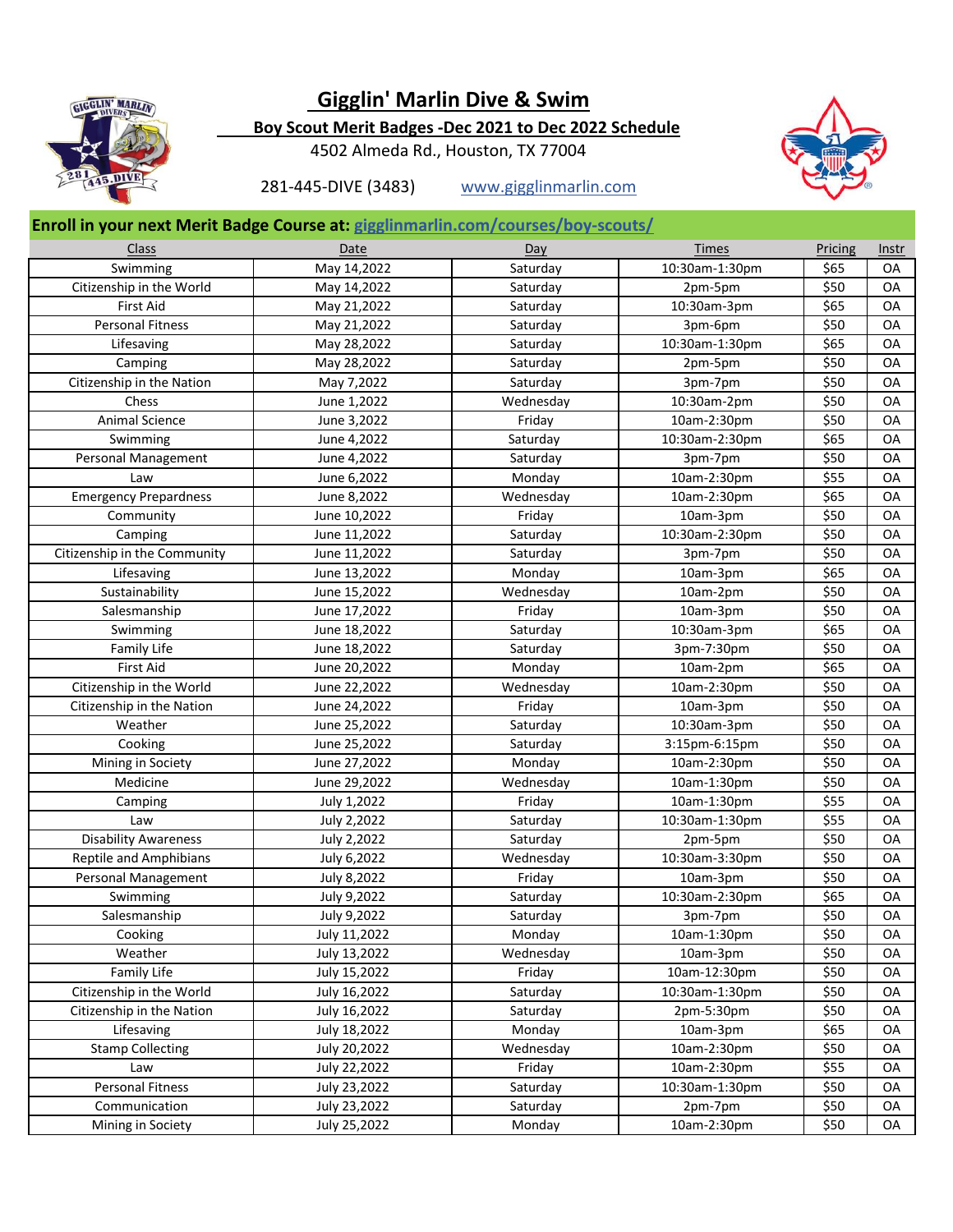| Citizenship in the Community | July 27,2022      | Wednesday  | 10am-2:30pm     | \$60 | OA |
|------------------------------|-------------------|------------|-----------------|------|----|
| Medicine                     | July 29,2022      | Friday     | 10am-1:30pm     | \$50 | OA |
| Cooking                      | August 1,2022     | Monday     | 10am-3pm        | \$50 | OA |
| Weather                      | August 3,2022     | Wednesday  | 10am-2pm        | \$50 | OA |
| Family Life                  | August 5,2022     | Friday     | 10am-3pm        | \$50 | OA |
| Swimming                     | August 6,2022     | Saturday   | 10:30am-2:30pm, | \$65 | OA |
| <b>Enviormental Science</b>  | August 6,2022     | Saturday   | 3pm-7pm         | \$50 | OA |
| Lifesaving                   | August 8,2022     | Monday     | 10am-2pm        | \$65 | OA |
| <b>Stamp Collecting</b>      | August 10,2022    | Wednesday  | 10am-2pm        | \$50 | OA |
| Mining in Society            | August 13,2022    | Saturday   | 10:30am-1:30pm  | \$55 | OA |
| Reptile and Amphibians       | August 13,2022    | Saturday   | 2pm-7pm         | \$50 | OA |
| Medicine                     | August 20,2022    | Saturday   | 10:30am-2pm     | \$50 | OA |
| Chess                        | August 20,2022    | Saturday   | 2pm-6pm         | \$50 | OA |
| Citizenship in the Nation    | August 27,2022    | Saturday   | 10:30am-2:30pm  | \$50 | OA |
| Weather                      | August 27,2022    | Saturday   | 3pm-7pm         | \$50 | OA |
| Sustainability               | September 3,2022  | Saturday   | 10:30am-2:30pm  | \$50 | OA |
| Cooking                      | September 3,2022  | Saturday   | 3pm-7pm         | \$50 | OA |
| Swimming                     | September 10,2022 | Saturday   | 10:30am-3pm     | \$65 | OA |
| Personal Management          | September 10,2022 | Saturday   | 3pm-7pm         | \$50 | OA |
| <b>Emergency Prepardness</b> | September 17,2022 | Saturday   | 10:30am-2:30pm  | \$50 | OA |
| Communication                | September 17,2022 | Saturday   | 3pm-7pm         | \$50 | OA |
| Family Life                  | September 24,2022 | Saturday   | 10:30am-2pm     | \$50 | OA |
| American Buisness            | September 24,2022 | Saturday   | 2pm-6pm         | \$50 | OA |
| <b>First Aid</b>             | October 1,2022    | Saturday   | 10:30am-2pm     | \$65 | OA |
| Personal Mangement           | October 1,2022    | Saturday   | 2:30pm-7:30pm   | \$50 | OA |
| Citizenship in the World     | October 8,2022    | Saturday   | 10:30am-2:30pm  | \$50 | OA |
| Communication                | October 8,2022    | Saturday   | 3pm-7pm         | \$50 | OA |
| Swimming                     | October 15,2022   | Saturday   | 10:30am-1:30pm  | \$65 | OA |
| Camping                      | October 15,2022   | Saturday   | 2pm-7pm         | \$55 | OA |
| Citizenship in the Community | October 22,2022   | Saturday   | 10:30am-2:30pm  | \$60 | OA |
| <b>Personal Fitness</b>      | October 22,2022   | Saturday   | 2:30pm-5:30pm   | \$50 | OA |
| Salesmanship                 | November 5,2022   | Saturday   | 10:30am-2pm     | \$50 | OA |
| Medicine                     | November 5,2022   | Saturday   | 2pm-5:30pm      | \$50 | OA |
| Swimming                     | November 12,2022  | Saturday   | 10:30am-2:30pm  | \$60 | OA |
| Chess                        | November 12,2022  | Saturday   | 3pm-7pm         | \$50 | OA |
| <b>Stamp Collecting</b>      | November 19,2022  | Saturday   | 10:30am-3pm     | \$50 | OA |
| Citizenship in the World     | November 19,2022  | Saturday   | 3pm-7pm         | \$50 | OA |
| Swimming                     | November 21,2022  | Monday     | 10am-2:30pm     | \$65 | OA |
| <b>Personal Fitness</b>      | November 21,2022  | Monday     | 3pm-6:30pm      | \$50 | OA |
| Weather                      | November 21,2022  | Monday     | 7pm-10pm        | \$50 | OA |
| Cooking                      | November 22,2022  | Tuesday    | 10am-1:30pm     | \$50 | OA |
| Communication                | November 22,2022  | Tuesday    | 2pm-5:30pm      | \$50 | OA |
| Amnimal Science              | November 22,2022  | Tuesday    | 6pm-10pm        | \$50 | OA |
| Lifesaving                   | November 23,2022  | Wednesday  | 10am-1:30pm     | \$65 | OA |
| Personal Management          | November 23,2022  | Wedneday   | 2pm-5:30pm      | \$50 | OA |
| Law                          | November 23,2022  | Wedenesday | 6pm-10pm        | \$55 | OA |
| Citizenship in the Nation    | November 26,2022  | Saturday   | 10:30am-1:30pm  | \$50 | OA |
| Citizenship in the Community | November 26,2022  | Saturday   | 2pm-6pm         | \$50 | OA |
| Communication                | December 3,2022   | Saturday   | 10:30am-1:30pm  | \$50 | OA |
| Animal Science               | December 3,2022   | Saturday   | 2pm-6pm         | \$50 | OA |
| <b>Personal Fitness</b>      | December 10,2022  | Saturday   | 10:30am-1:30pm  | \$50 | OA |
| Law                          | December 10,2022  | Saturday   | 2pm-6pm         | \$55 | OA |
| Swimming                     | December 17,2022  | Saturday   | 10:30am-2:30pm  | \$65 | OA |
| Weather                      | December 17,2022  | Saturday   | 3pm-7pm         | \$50 | OA |
| Lifesaving                   | December 19,2022  | Monday     | 10:30am-2:30pm  | \$65 | OA |